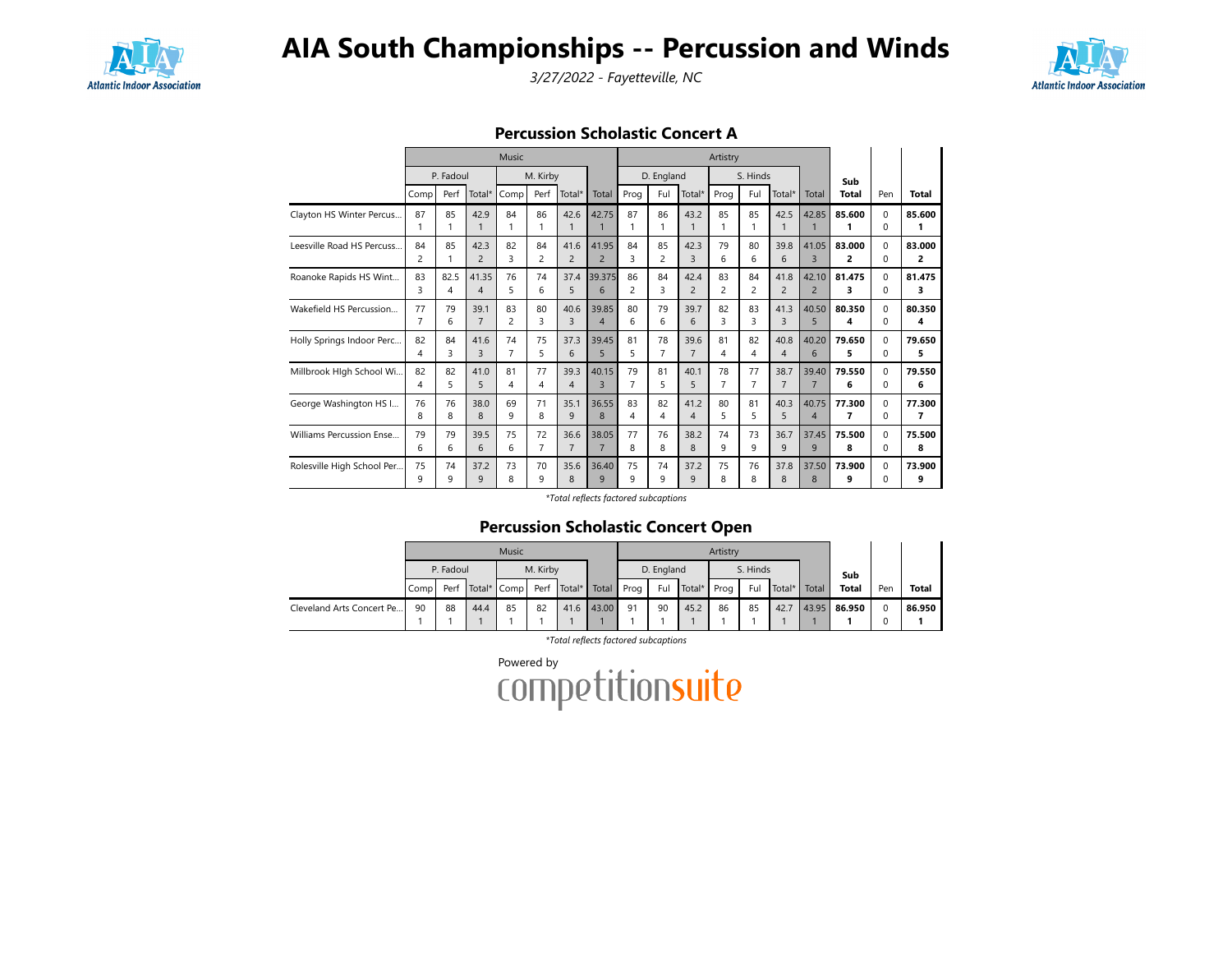





Percussion Scholastic Regional A

|                             | Music<br>M. Kirby<br>D. Boothe |          |                        |                |                      |                         |                          |          |                      |                        | Effect - Music |                      |            |               |         |             |                         | Visual   |                                |                                     |                          |                      |                   |                        | Effect - Visual                |              |                         |                          |              |     |                          |
|-----------------------------|--------------------------------|----------|------------------------|----------------|----------------------|-------------------------|--------------------------|----------|----------------------|------------------------|----------------|----------------------|------------|---------------|---------|-------------|-------------------------|----------|--------------------------------|-------------------------------------|--------------------------|----------------------|-------------------|------------------------|--------------------------------|--------------|-------------------------|--------------------------|--------------|-----|--------------------------|
|                             |                                |          |                        |                |                      |                         |                          |          | D. England           |                        |                | P. Fadoul            |            |               |         | P. Mitchell |                         |          | K. Baker                       |                                     |                          |                      | S. Hinds          |                        |                                | R. Zamperini |                         |                          | Sub          |     |                          |
|                             | Comp                           | Perf     | Total*                 | Comp           |                      | Perf Total*             | Total                    | Ovr      |                      | Mus Total*             | Ovr            |                      | Mus Total* | Total         | Comp    | Perf        | Total                   | Comp     | Perf                           | Total                               | Total                    | Ovr                  | Vis               | Total                  | Ovr                            | Vis          |                         | Total Total              | <b>Total</b> | Pen | <b>Total</b>             |
| West Craven Indoor Perc     | 88                             | 89<br>ി  | 26.6<br>$\overline{2}$ | 81             | 79                   | 23.9                    | 25.25                    | 88       | 87                   | 26.25                  | 84             | 86<br>$\overline{2}$ | 25.5       | 25.875        | 76      | 74          | 15.0<br>8               | 86<br>3  | 86<br>$\mathbf{R}$             | 17.2<br>$\overline{3}$              | 16.10                    | 86                   | 85                | 17.1                   | 88                             | 83           | 17.1<br>$\overline{2}$  | 17.10                    | 84.325       |     | 84.325                   |
| New Bern HS Indoor Perc.    | 89                             | 85       | 25.9                   | 79             | 83                   | 24.5                    | 25.20                    | 77<br>6  | 79<br>$\overline{A}$ | 23.4<br>6              | 78<br>8        | 84                   | 24.3<br>6  | 23.85<br>6    | 72<br>q | 71<br>9     | 14.3<br>9               | 91       | 89                             | 18.0                                | 16.15                    | 89                   | 89                | 17.8                   | 87<br>$\overline{\phantom{0}}$ | 85           | 17.2                    | 17.50                    | 82.700<br>2  |     | 82.700<br>$\overline{2}$ |
| Apex Friendship HS Indo     | 87                             | 81<br>6  | 24.9<br>6              | 72<br>8        | 70<br>8              | 21.2<br>8               | 23.05                    | 85       | 81<br>2              | 24.9<br>$\overline{2}$ | 83             | 85                   | 25.2       | 25.05         | 85      | 84          | 16.9                    | 87<br>2  | 87<br>2                        | 17.4<br>$\overline{2}$              | 17.15                    | 85                   | 84<br>5           | 16.9<br>5              | 80<br>6                        | 78           | 15.8<br>6               | 16.35<br>6               | 81.600<br>3  |     | 81.600                   |
| Middle Creek Winter Perc    | 92                             | 92       | 27.6                   | 75             | 77<br>5              | 22.9                    | 25.25                    | 83       | 76<br>6              | 23.85<br>3             | 80             | 81                   | 24.15      | 24.00         | 84      | 84          | 16.8                    | 84       | 80                             | 16.4<br>5                           | 16.60                    | 81                   | 78<br>8           | 15.9                   | 72<br>q                        | 74           | 14.6                    | 15.25                    | 81.100       |     | 81.100                   |
| Carteret Collective Indoor. | 82                             | 79       | 24.0<br>8              | 77<br>6        | 73                   | 22.3                    | 23.15                    | 77<br>6  | 74                   | 22.65                  | 81             | 83<br>-6             | 24.6       | 23.625        | 79      | 76          | 15.5<br>5               | 85       | 83<br>$\boldsymbol{\varDelta}$ | 16.8<br>$\boldsymbol{\vartriangle}$ | 16.15                    | 87                   | 86<br>3           | 17.3<br>$\mathbf{R}$   | 84                             | 82           | 16.6                    | 16.95                    | 79.875<br>-5 |     | 79.875<br>5.             |
| Green Level High School I.  | 83                             | 80       | 24.3                   | 84             | 80<br>$\overline{3}$ | 24.4<br>$\overline{2}$  | 24.35<br>6               | 78<br>5  | 80<br>$\mathbf{R}$   | 23.7<br>$\overline{A}$ | 87             | 89                   | 26.4       | 25.05<br>2    | 77<br>6 | 75          | 15.2                    | 78<br>8  | 70<br>$\mathbf{Q}$             | 14.8<br>9                           | 15.00<br>9               | 76<br>q              | 75<br>$\mathsf q$ | 15.1<br>q              | 75                             |              | 15.2                    | 15.15<br>9               | 79.550<br>6  |     | 79.550<br>6              |
| Swansboro High School I.    | 85<br>6                        | 84<br>-5 | 25.3<br>5              | 80<br>3        | 81<br>$\overline{2}$ | 24.2<br>$\overline{3}$  | 24.75                    | 79<br>4  | 78<br>5              | 23.55<br>5             | 79             | 79<br>8              | 23.7<br>8  | 23.625        | 80<br>4 | 77          | 15.7                    | 83<br>6  | 74                             | 15.7<br>$\overline{7}$              | 15.70<br>6               | 79<br>8              | 79                | 15.8<br>8              | 74<br>8                        | 76<br>8      | 15.0<br>8               | 15.40                    | 79.475<br>-7 | 0   | 79.475<br>$\overline{7}$ |
| Moore County Combined.      | 78<br>9                        | 78<br>O  | 23.4<br>$\mathsf{Q}$   | 69<br>$\alpha$ | 67<br>9              | 20.3<br>9               | 21.85<br>$\mathsf{Q}$    | 76<br>8  | 74                   | 22.5<br>8              | 85<br>2        | 85.5                 |            | 25.575 24.038 | 77<br>6 | 76          | 15.3<br>6               | 81       | 79<br>6                        | 16.0<br>6                           | 15.65                    | 88<br>$\overline{2}$ | 87<br>2           | 17.5<br>$\overline{2}$ | 86<br>$\mathbf{R}$             | 84           | 17.0                    | 17.25                    | 78.788<br>8  |     | 78.788<br>8              |
| Atkins High School Percu    | 90                             | 86       | 26.2<br>3              | 78             | 75<br>6              | 22.8<br>6               | 24.50                    | 74<br>9  | 71<br>9              | 21.75<br>9             | 75<br>9        | 73<br>9              | 22.2<br>9  | 21.975        | 82      | 81<br>3     | 16.3<br>3               | 77<br>9  | 73<br>8                        | 15.0<br>8                           | 15.65                    | 83<br>6              | 83<br>6           | 16.6<br>6              | 83<br>5                        | 80           | 16.3<br>5               | 16.45<br>5               | 78.575<br>9  |     | 78.575<br>9              |
| Gates County High Schoo.    | 75<br>10                       | 77<br>10 | 22.9<br>10             | 67<br>10       | 64<br>10             | 19.5<br>10 <sup>°</sup> | 21.20<br>10 <sup>°</sup> | 72<br>10 | 70<br>10             | 21.3<br>10             | 70<br>10       | 70<br>10             | 21.0<br>10 | 21.15<br>10   | 10      | 70<br>10    | 14.1<br>10 <sup>°</sup> | 72<br>10 | 69<br>10                       | 14.1<br>10 <sup>°</sup>             | 14.10<br>10 <sup>°</sup> | 73<br>10             | 74<br>10          | 14.7<br>10             | 70<br>10                       | 69<br>10     | 13.9<br>10 <sup>°</sup> | 14.30<br>10 <sup>°</sup> | 70.750<br>10 |     | 70.750<br>10             |

\*Total reflects factored subcaptions

### Percussion Scholastic A

|                          |    |           |      | Music |          |      |          |    |            |                                                                                                                                                  | Effect - Music |           |                |    |             |      | Visual |          |      |            |      |          |                   | Effect - Visual |              |                 |            |                   |     |              |
|--------------------------|----|-----------|------|-------|----------|------|----------|----|------------|--------------------------------------------------------------------------------------------------------------------------------------------------|----------------|-----------|----------------|----|-------------|------|--------|----------|------|------------|------|----------|-------------------|-----------------|--------------|-----------------|------------|-------------------|-----|--------------|
|                          |    | D. Boothe |      |       | M. Kirby |      |          |    | D. England |                                                                                                                                                  |                | P. Fadoul |                |    | P. Mitchell |      |        | K. Baker |      |            |      | S. Hinds |                   |                 | R. Zamperini |                 |            | Sub               |     |              |
|                          |    |           |      |       |          |      |          |    |            | Comp Perf Total* Comp Perf Total* Total* Total Ovr   Mus Total*   Ovr   Mus Total*   Total Comp   Perf   Total Comp   Perf   Total   Total   Ovr |                |           |                |    |             |      |        |          |      |            |      |          | Vis   Total   Ovr |                 |              | Vis Total Total |            | Total             | Pen | <b>Total</b> |
| Cary Indoor Percussion E | 80 | 80        | 24.0 | 85    | 86       | 25.7 | 24.85    | 85 | 84         | 25.35                                                                                                                                            | 85             | 86        | 25.65 25.50 80 |    | 78          | 15.8 | 80     |          | 15.9 | 15.85      | - 83 | 82       | 16.5              | 86              | 85           | 17.1            |            | 16.80 83.000      |     | 83.000       |
| Athens Drive H.S. Winter | 79 | 78        | 23.5 | 83    | 82       | 24.7 | 24.10    | 81 | 80         | 24.15                                                                                                                                            | 86             | 89        | 26.25 25.20    | 82 | 81          | 16.3 | 83     | 81       | 16.4 | 16.35      | - 86 | 87       | 17.3              | 84              | 83           |                 |            | 16.7 17.00 82.650 |     | 82.650       |
| HIPE Heritage Indoor Per | 75 | 73        | 22.1 | 75    | 71       | 21.7 | 21.90 83 |    | 82         | 24.75                                                                                                                                            | 83             | 80        | 24.45 24.60 75 |    | 73          | 14.8 | 75     |          |      | 14.8 14.80 | 80   | 78       | 15.8              | 82              | 81           |                 | 16.3 16.05 | 77.350            |     | 77.350       |

\*Total reflects factored subcaptions

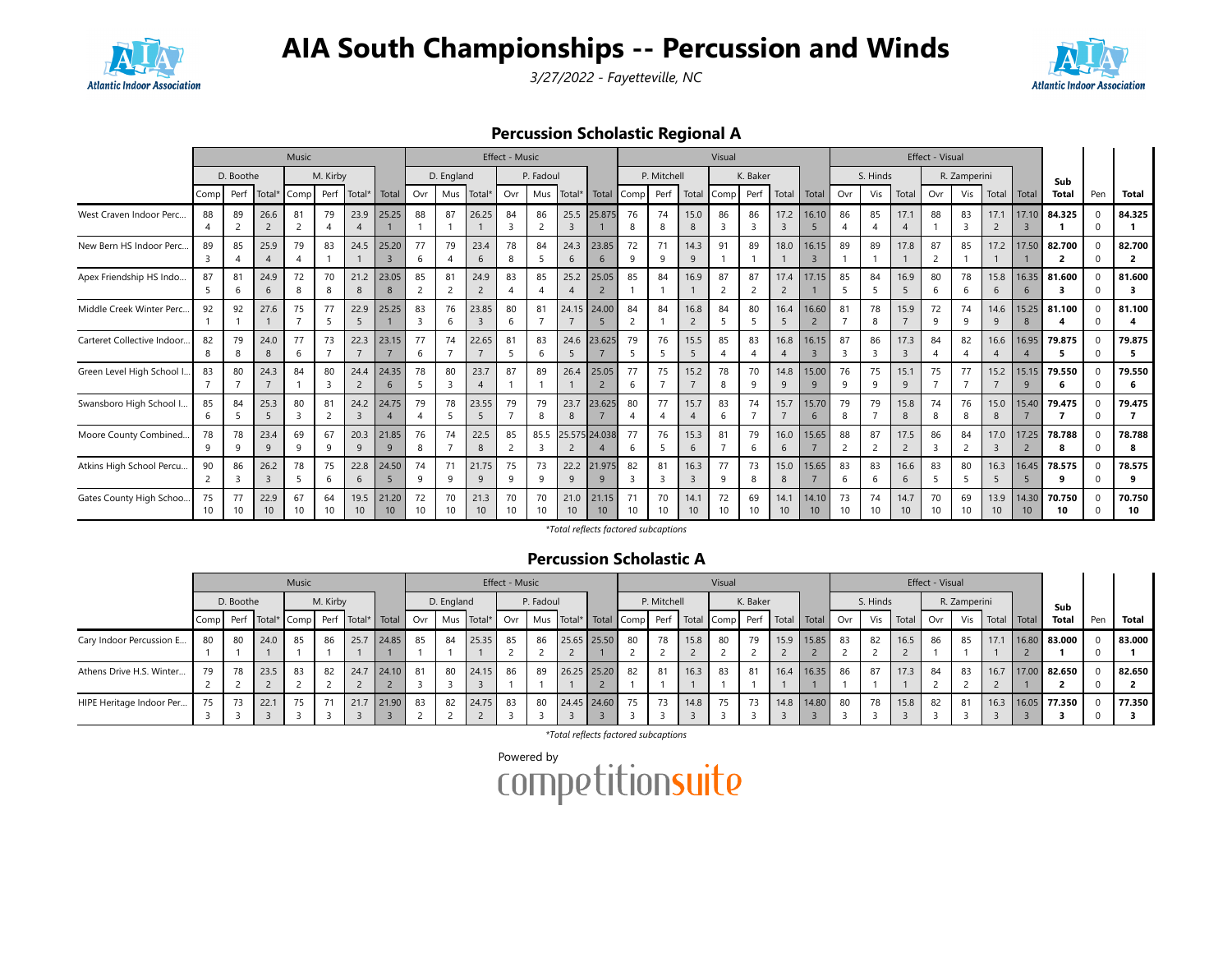

3/27/2022 - Fayetteville, NC



### Percussion Independent A

|                           |                                                                                                                                                                                                                              |    |      | Music |    |  |            |            |  |      | Effect - Music |    |              |             |      |      | Visual   |    |                  |  |      | Effect - Visual |     |       |                         |  |        |
|---------------------------|------------------------------------------------------------------------------------------------------------------------------------------------------------------------------------------------------------------------------|----|------|-------|----|--|------------|------------|--|------|----------------|----|--------------|-------------|------|------|----------|----|------------------|--|------|-----------------|-----|-------|-------------------------|--|--------|
|                           | M. Kirby<br>D. Boothe                                                                                                                                                                                                        |    |      |       |    |  |            | D. England |  |      | P. Fadoul      |    |              | P. Mitchell |      |      | K. Baker |    | S. Hinds         |  |      | R. Zamperini    |     | Sub   |                         |  |        |
|                           | Comp  Perf  Total*  Comp  Perf  Total*   Total   Ovr   Mus  Total*   Ovr   Mus  Total*   Total   Comp  Perf   Total   Comp  Perf   Total   Total   Total   Ovr   Vis   Total   Ovr   Vis   Total   Ovr   Vis   Total   Total |    |      |       |    |  |            |            |  |      |                |    |              |             |      |      |          |    |                  |  |      | Total           | Pen | Total |                         |  |        |
| Tar River Independent Per | 75                                                                                                                                                                                                                           | 75 | 22.5 | 70    | 66 |  | 20.2 21.35 | 75         |  | 22.8 | 59             | 62 | 18.15 20.475 | 57          | - 54 | 11.1 | 58 I     | 51 | 10.9 11.00 59 59 |  | 11.8 | 58              | 57  |       | $11.5$   11.65   64.475 |  | 64.475 |
|                           |                                                                                                                                                                                                                              |    |      |       |    |  |            |            |  |      |                |    |              |             |      |      |          |    |                  |  |      |                 |     |       |                         |  |        |

\*Total reflects factored subcaptions

### Percussion Scholastic Open

|                          |      |           |      | Music |          |      |                                                                                                         |    |            |       | Effect - Music |           |      |             |      |             |      | Visual |          |                            |            |      |          |           | Effect - Visual |              |             |                       |     |        |
|--------------------------|------|-----------|------|-------|----------|------|---------------------------------------------------------------------------------------------------------|----|------------|-------|----------------|-----------|------|-------------|------|-------------|------|--------|----------|----------------------------|------------|------|----------|-----------|-----------------|--------------|-------------|-----------------------|-----|--------|
|                          |      | D. Boothe |      |       | M. Kirby |      |                                                                                                         |    | D. England |       |                | P. Fadoul |      |             |      | P. Mitchell |      |        | K. Baker |                            |            |      | S. Hinds |           |                 | R. Zamperini |             | Sub                   |     |        |
|                          | Comp |           |      |       |          |      | Perf Total* Comp Perf Total* Total   Ovr   Mus Total*   Ovr   Mus Total*   Total Comp Perf   Total Comp |    |            |       |                |           |      |             |      |             |      |        |          | Perf   Total   Total   Ovr |            |      |          | Vis Total | l Ovr           | <b>Vis</b>   | Total Total | <b>Total</b>          | Pen | Total  |
| Panther Creek Indoor Per | 88   | 87        | 26.2 | 87    | 88       | 26.3 | 26.25                                                                                                   | 90 | 87         | 26.55 | 89             | 89        | 26.7 | 26.625      | - 85 | 85          | 17.0 | 84     | 83       | 16.7                       | 16.85      | - 87 | -87      | 17.4      | 89              | 86           |             | 17.5   17.45   87.175 |     | 87.175 |
|                          |      |           |      |       |          |      |                                                                                                         |    |            |       |                |           |      |             |      |             |      |        |          |                            |            |      |          |           |                 |              |             |                       |     |        |
| Green Hope High School   | 87   | 83        | 25.3 | 85    | 84       |      | 25.3 25.30                                                                                              | 85 | 82         | 25.05 | 86             | 85        |      | 25.65 25.35 | 81   | 78          | 15.9 | 82     | 76       |                            | 15.8 15.85 | - 84 | 83       | 16.7      | 85              | 84           |             | 16.9 16.80 83.300     |     | 83.300 |
|                          |      |           |      |       |          |      |                                                                                                         |    |            |       |                |           |      |             |      |             |      |        |          |                            |            |      |          |           |                 |              |             |                       |     |        |

\*Total reflects factored subcaptions

### Percussion Independent Open

|                           |                                                                                                                                                                           |    |      | <b>Music</b> |    |  |               |  |         | Effect - Music |  |  |                  |    |      | Visual   |    |            |                           |    |      | Effect - Visual |           |       |                |        |
|---------------------------|---------------------------------------------------------------------------------------------------------------------------------------------------------------------------|----|------|--------------|----|--|---------------|--|---------|----------------|--|--|------------------|----|------|----------|----|------------|---------------------------|----|------|-----------------|-----------|-------|----------------|--------|
|                           | M. Kirby<br>D. Boothe                                                                                                                                                     |    |      |              |    |  | D. England    |  |         | P. Fadoul      |  |  | P. Mitchell      |    |      | K. Baker |    |            | S. Hinds                  |    |      | R. Zamperini    |           | Sub   |                |        |
|                           | Perf   Total*   Comp   Perf   Total*   Total   Ovr   Mus   Total*   Ovr   Mus   Total*   Total   Comp   Perf   Total   Comp   Perf   Total   Total   Ovr   Vis  <br>Compl |    |      |              |    |  |               |  |         |                |  |  |                  |    |      |          |    |            | Total Ovr Vis Total Total |    |      |                 | Total Pen | Total |                |        |
| Liberty University Indoor | 88                                                                                                                                                                        | 85 | 25.8 | 87           | 83 |  | 25.3 25.55 89 |  | 85 26.1 | 90 I           |  |  | 90 27.0 26.55 85 | 86 | 17.1 | 80 l     | 81 | 16.1 16.60 | 84                        | 85 | 16.9 | 91              | 90        | 18.1  | $17.50$ 86.200 | 86.200 |
|                           |                                                                                                                                                                           |    |      |              |    |  |               |  |         |                |  |  |                  |    |      |          |    |            |                           |    |      |                 |           |       |                |        |

\*Total reflects factored subcaptions

Powered by<br>COMPetitionsuite